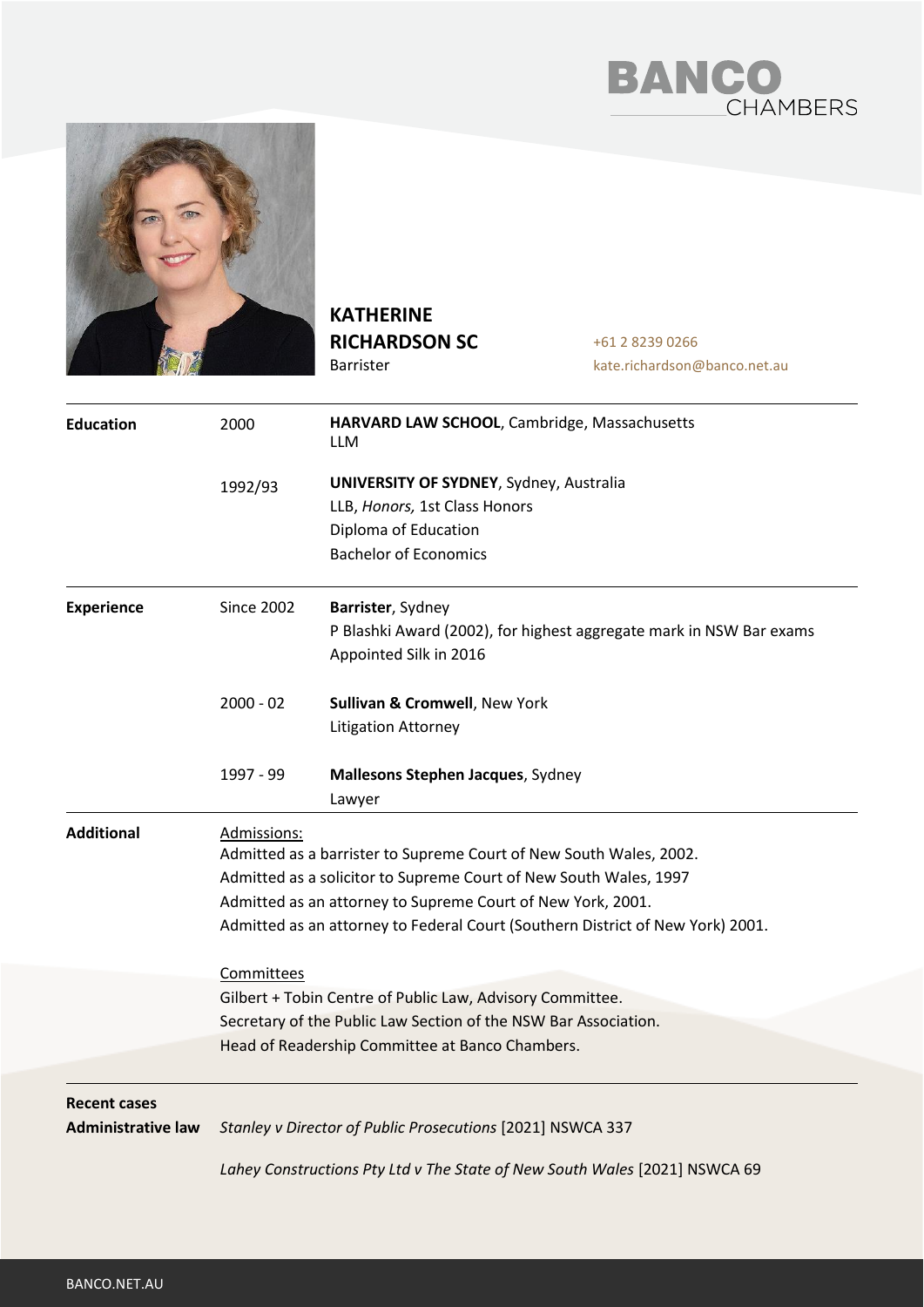

|                   | State of New South Wales v Church [2021] NSWSC 246                                                                                                                                      |
|-------------------|-----------------------------------------------------------------------------------------------------------------------------------------------------------------------------------------|
|                   | West v Rane (No 2) [2020] FCA 616                                                                                                                                                       |
|                   | IPM Holdings Pty Limited v The Council of the City of Sydney [2020] NSWLEC 1593                                                                                                         |
|                   | Malek Fahd Islamic School Limited v Non-Government Schools Not-For-Profit Advisory<br>Committee [2020] NSWCATAP 19                                                                      |
|                   | BP v State of New South Wales [2019] NSWCA 223, [2019] NSWCA 230                                                                                                                        |
|                   | Lee v Commissioner of Police (No 3) [2019] NSWSC 694                                                                                                                                    |
|                   | State of New South Wales v BP [2019] NSWSC 699; [2019] NSWSC 806                                                                                                                        |
|                   | State of New South Wales v Bilal Haoucher [2018] NSWSC 1436                                                                                                                             |
|                   | CMD v NSW Office of the Children's Guardian [2018] NSWSC 1348                                                                                                                           |
|                   | MLC Nominees Pty Limited v McNally [2018] FCA 1950                                                                                                                                      |
|                   | Wirrabara Village v Secretary, Department of Planning and Environment [2018] NSWLEC<br>138                                                                                              |
|                   | Australian Marriage Equality Ltd v Minister for Finance Cormann [2017] HCA 40                                                                                                           |
|                   | Re Kelvin [2017] FamCAFC 258                                                                                                                                                            |
|                   | State of New South Wales v Le [2017] NSWCA 290                                                                                                                                          |
|                   | Banerji v Minister for Immigration and Border Protection & Ors [2017] HCATrans 101                                                                                                      |
|                   | Khalid v Legal Aid Commission of NSW [2016] NSWSC 1640                                                                                                                                  |
| <b>Regulatory</b> | Australian Competition and Consumer Commission v Google LLC [2021] FCA 367; [2021] FCA                                                                                                  |
|                   | 1563; [2020] FCA 1563                                                                                                                                                                   |
|                   | Australian Information Commissioner v Facebook Inc (No 2) [2020] FCA 1307                                                                                                               |
|                   | Yancoal Mining Services v The Secretary NSW Department of Planning and Environment in<br>the capacity as the NSW Resources Regulator [2019] NSWIRComm 1079;<br>[2018]<br>NSWIRComm 1044 |
|                   | MLC Nominees Pty Limited v McNally [2018] FCA 1950                                                                                                                                      |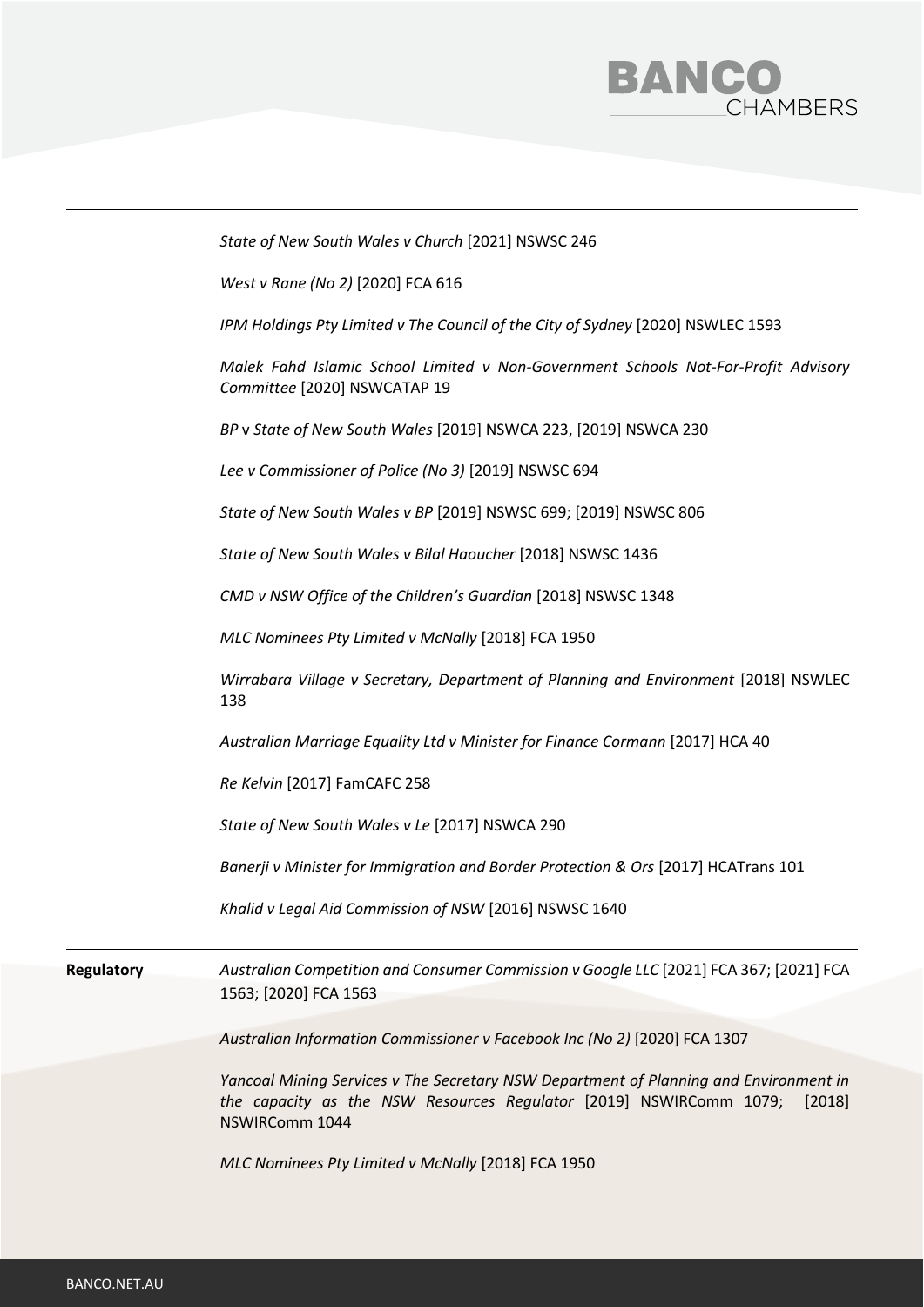

|                                                      | Australian Competition and Consumer Commission v ACM Group Ltd (No 3) [2018] FCA 2059    |
|------------------------------------------------------|------------------------------------------------------------------------------------------|
|                                                      | Shop, Distributive & Allied Employees' Assoc v Secretary, NSW Treasury [2018] NSWSC 1760 |
|                                                      | Australian Energy Regulator v Australian Competition Tribunal & Ors [2017] FCAFC 79      |
|                                                      | Freelancer v Office of Australian Information Commissioner [2017] AATA 2426              |
|                                                      | Meriton Property Services Pty Limited & Ors v UrbanGrowth NSW [2017] NSWCATAD 71         |
| Disciplinary, health<br>& professional<br>negligence | Council of the NSW Bar Association v Rollinson [2022] NSWSC 407                          |
|                                                      | Nathan Buckley v Law Society of NSW [2022] NSWSC 328                                     |
|                                                      | Council of the NSW Bar Association v EFA [2021] NSWCA 339                                |
|                                                      | Kirby v Health Care Complaints Commission [2021] NSWCA 139                               |
|                                                      | DEJ v Council of the New South Wales Bar Association [2021] NSWCA 72                     |
|                                                      | Medical Council of New South Wales v Smithson [2021] NSWCA 53                            |
|                                                      | Council of the NSW Bar Association v Rollinson [2021] NSWSC 1090; [2021] NSWSC 1091      |
|                                                      | PQ (a pseudonym) v Law Society of New South Wales (No 3) [2021] NSWSC 420                |
|                                                      | Pharmacy Council of NSW v Ibrahim [2020] NSWSC 708                                       |
|                                                      | Dr Timothy Steel v Medical Council of NSW [2020] NSWCATOD 77                             |
|                                                      | Dr DYB v Medical Board of Australia [2020] NSWCATOD 34; [2019] NSWCATOD 162              |
|                                                      | Mid North Coast Local Health District v Hickson [2019] NSWCA 165                         |
|                                                      | Davison v Legal Profession Admission Board [2019] NSWSC 959                              |
|                                                      | Council of the New South Wales Bar Association v DEJ [2019] NSWCATOD 186                 |
|                                                      | Health Care Complaints Commission v Dr Petros [2019] NSWCATOD 83                         |
|                                                      | Health Care Complaints Commission v Dr Reid [2018] NSWCATOD 162                          |
|                                                      | Chen v Health Care Complaints Commission [2017] NSWCA 186                                |
|                                                      | Dr Hadi v Medical Board of Australia [2017] NSWCATOD 143                                 |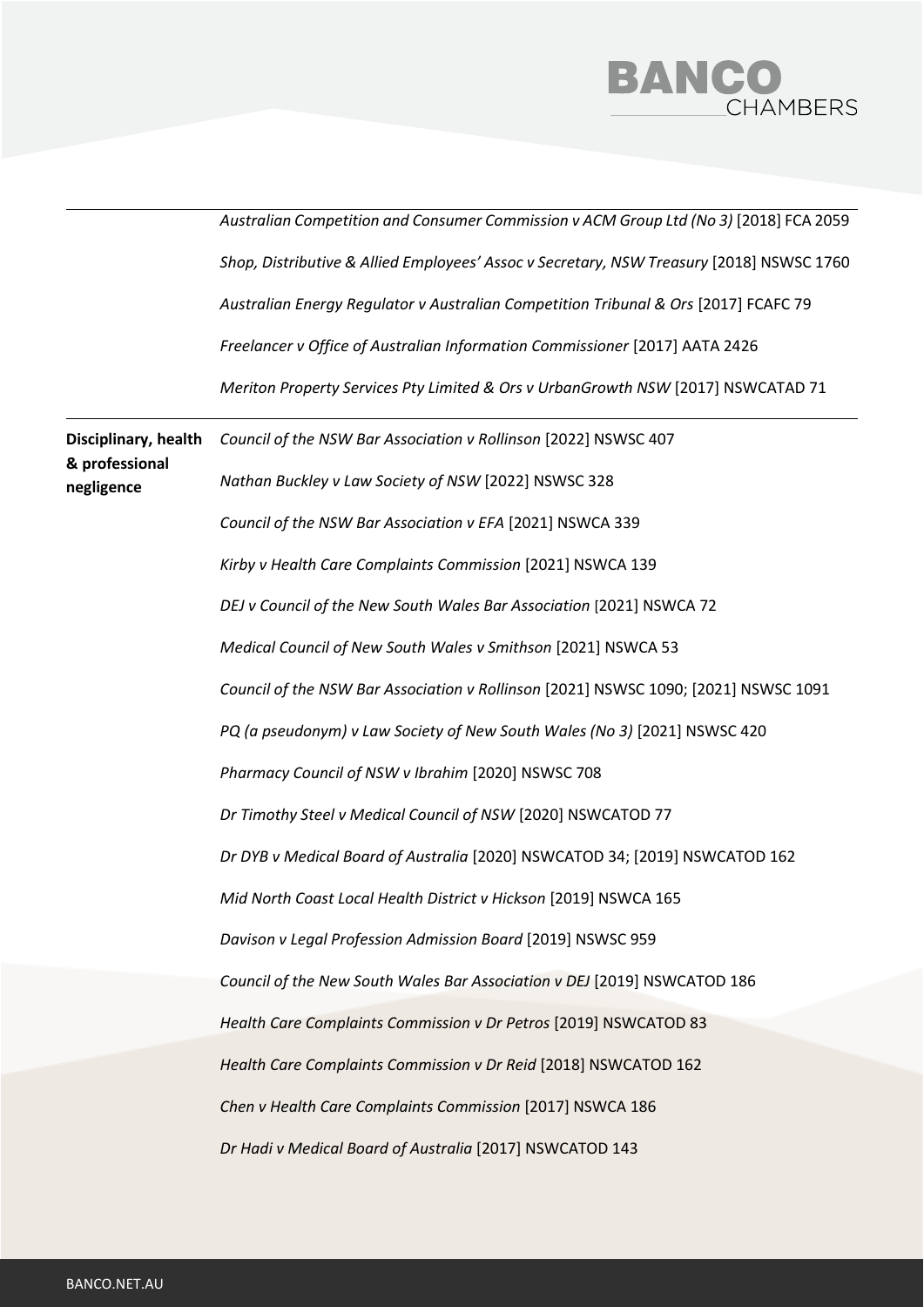

|                          | Anastasia Rothonis BHT Theo Rothonis v Dr Lattimore [2016] NSWSC 1409                                                              |  |  |  |
|--------------------------|------------------------------------------------------------------------------------------------------------------------------------|--|--|--|
|                          | Quach v Health Care Complaints Commission [2016] NSWCA 10; [2016] NSWCA 49;<br>[2015] NSWCA 63; [2015] NSWCA 187; [2015] NSWCA 311 |  |  |  |
|                          | Dr Amos v Western NSW Sydney Local Health District [2016] NSWSC 1162                                                               |  |  |  |
| <b>Coronial inquests</b> | Coronial Inquiry: re COVID 19 deaths at Newmarch House (2021)                                                                      |  |  |  |
|                          | Coronial Inquiry: re death of Olga, John, Jack and Jennifer Edwards (2020-21)                                                      |  |  |  |
|                          | Coronial Inquiry: re deaths of two babies in child care centres (2021)                                                             |  |  |  |
|                          | Coronial Inquiry: re death of Baby K and Baby I (2019)                                                                             |  |  |  |
|                          | Coronial Inquiry: re death of Baby J (2019)                                                                                        |  |  |  |
|                          | Coronial Inquiry: re death of Hardy (2018)                                                                                         |  |  |  |
|                          | Coronial Inquiry: re death of Lau (2017-2018)                                                                                      |  |  |  |
|                          | Coronial Inquiry: re deaths of babies BLGN and DG (2017-2018)                                                                      |  |  |  |
|                          | Coronial Inquiry: re death of Douglas at Canberra Hospital (November 2016, April 2017)                                             |  |  |  |
|                          | Coronial Inquiry: re death of McDonnall at Wollongong Hospital (April 2016)                                                        |  |  |  |
| Constitutional           | Jackmain (a pseudonym) v R [2020] NSWCCA 150                                                                                       |  |  |  |
|                          | Attorney General for New South Wales v Gatsby [2018] NSWCA 254                                                                     |  |  |  |
|                          | Burns v Corbett; Gaynor v Burns [2018] HCA 15; [2017] NSWCA 3                                                                      |  |  |  |
|                          | Babington & Ors v Commonwealth of Australia & Anor [2016] FCAFC 45; [2015] HCATrans<br>44                                          |  |  |  |
|                          | SG v NSW Crime Commission [2016] NSWSC 1615                                                                                        |  |  |  |
|                          | Tajjour v State of New South Wales (2014) 254 CLR 508; [2014] HCA 35                                                               |  |  |  |
|                          | O'Flaherty v City of Sydney Council [2014] FCFCA 56                                                                                |  |  |  |
|                          | A v Independent Commission Against Corruption [2014] NSWCA 414                                                                     |  |  |  |
|                          | Lennon v TNT Australia Pty Ltd [2013] NSWCA 77                                                                                     |  |  |  |